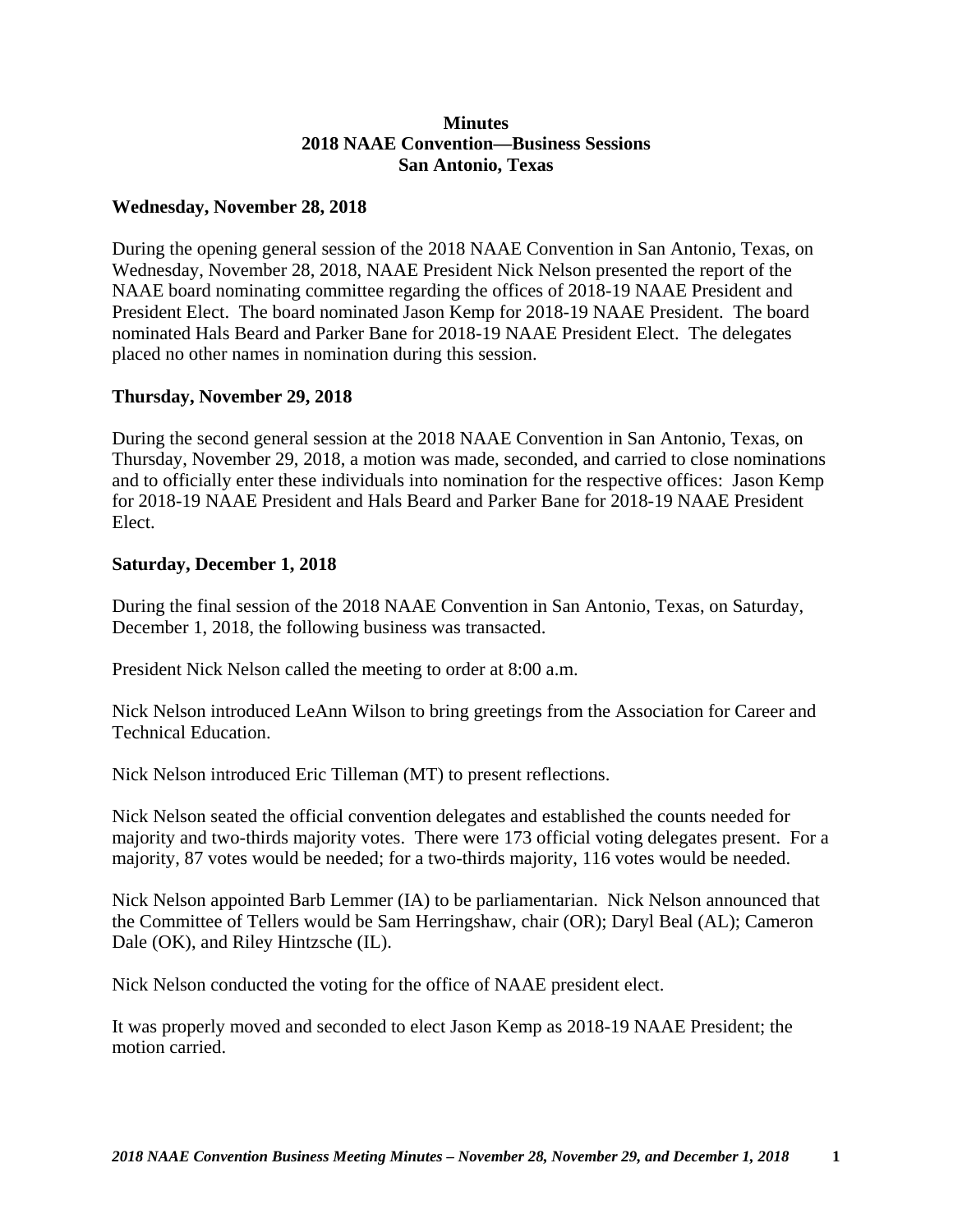Nick Nelson introduced Ellen Thompson, National Teach Ag Campaign Director, to deliver an update on the activities of the National Teach Ag Campaign.

The NAAE board members recognized the 2018 Teachers Turn the Key cohort, sponsored by RAM, as a special project of the National FFA Foundation. Matt Blanchard, Area RAM Manager, addressed the group on behalf of RAM.

Nick Nelson called on the committee chairs to present the updates from the seven standing committees, as follows:

**Finance**—Kris Beaver (WI) presented the update and moved to accept the update. There was an implied second and the motion carried.

**Marketing**—Todd Thomas (CO) presented the update and moved to accept the update. There was an implied second and the motion carried.

**Member Services**—Laurie Emerson (LA) presented the update and moved to accept the update. There was an implied second and the motion carried.

**Policy and Bylaws—Brittany Kloer (IN) presented the update and moved to accept the** update. There was an implied second and the motion carried.

**Professional Growth**—Roger King (WI) presented the update and moved to accept the update. There was an implied second and the motion carried.

**Public Policy**—Linda Sattler (WI) presented the update and moved to accept the update. There was an implied second and the motion carried.

**Strategic Planning**—Stephanie Jolliff (OH) presented the update and moved to accept the update. There was an implied second and the motion carried.

Nick Nelson then opened the floor for other business. There was no other business presented for consideration.

Jay Jackman recognized the two outgoing regional vice presidents, Hals Beard and Parker Bane, and their families. Both Hals Beard and Parker Bane were awarded life membership in NAAE and presented an appreciation plaque.

Jay Jackman recognized Nick Nelson, and his family, as the outgoing president. Jay presented Nick an outgoing president plaque. Nick then delivered his outgoing president remarks.

Nick Nelson then recognized the outgoing regional vice presidents and regional secretaries and welcomed the new regional vice presidents and regional secretaries.

Nick Nelson announced the results of the voting for NAAE president elect. Parker Bane (IL) was elected 2018-19 NAAE President Elect.